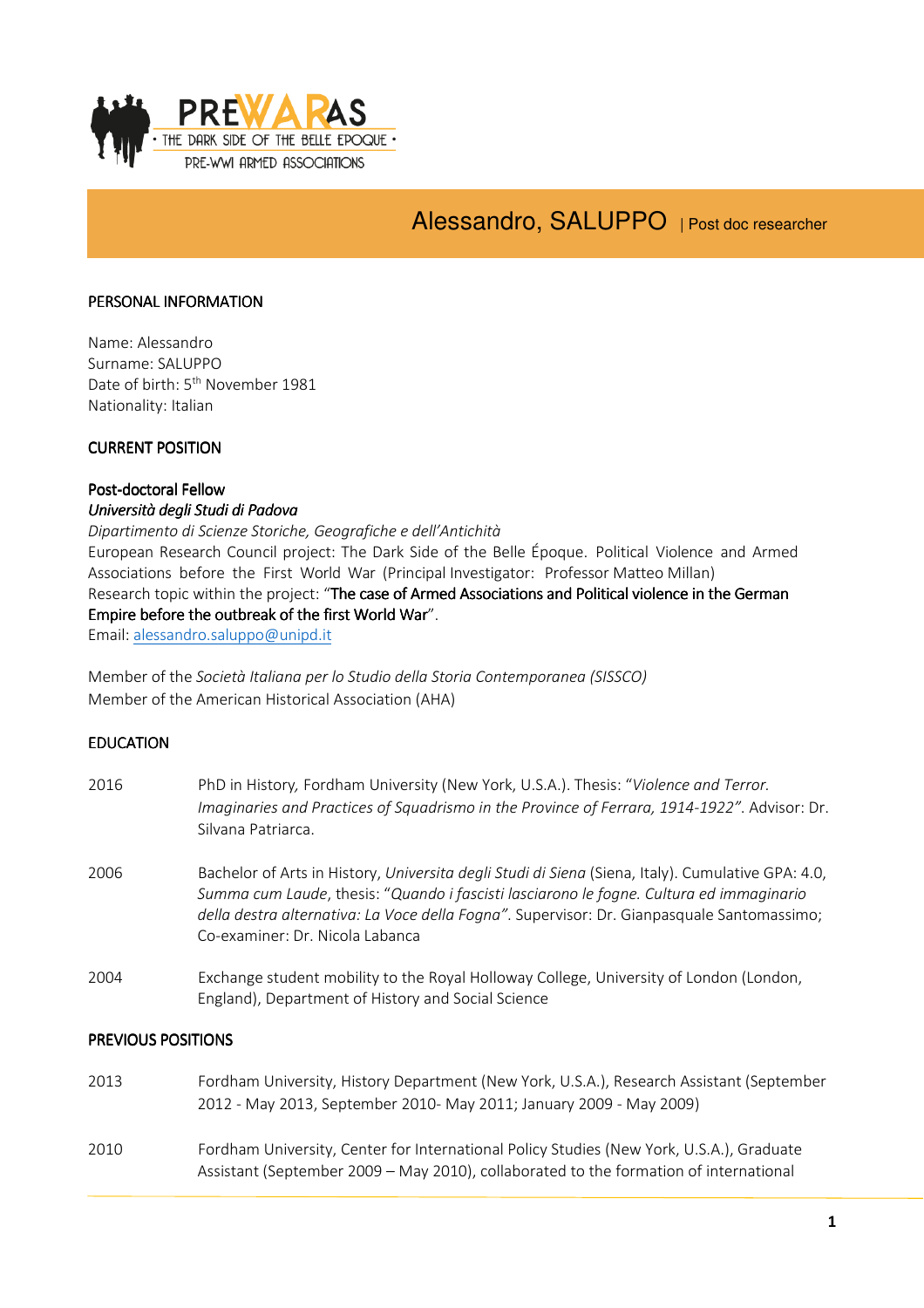research networks on immigration, inequality and growth and economics of consumer marketing by creating contacts with academia, government, non-government organizations and businesses

## FELLOWSHIPS, PRIZES AND GRANTS

- 2014 Grant awarded by the Italian Society for the study of Contemporary History (Seminari Nazionali SISSCO, Società Italiana per lo Studio della Storia Contemporanea)
- 2015 Teaching Associate Award, Fordham University (New York, U.S.A.)
- 2014 GSAS Research Fellowship, Fordham University (New York, U.S.A.)
- 2013 Dissertation Research Grant, Fordham University (New York, U.S.A.)
- 2012 Pre-Dissertation Travel Grant, Fordham University (New York, U.S.A.)
- 2012 Research Support Grant, Fordham University (New York, U.S.A.)
- 2007 Dissertation selected by the Council of Journalists of the Lombardy Region for the ODG dissertation award as the best thesis on political journalism

## LECTURES, TALKS AND CONFERENCE PARTICIPATION

| 2016 | "Spectacles of Pain and Suffering: the Narrative of the Body in Fascist Paramilitary Violence<br>in Italy, 1919-1925, Confronting the "Violence(s) of History: Critical Methods, Epistemologies,<br>Engagements", Rutgers University (New Brunswick, U.S.A.), 07.04. 2016 |
|------|---------------------------------------------------------------------------------------------------------------------------------------------------------------------------------------------------------------------------------------------------------------------------|
| 2015 | "Fascism and Violence: the Rise of Squadrismo in Ferrara", HGSA Seminar, Fordham<br>University (New York, U.S.A.), 19.11.2015                                                                                                                                             |
| 2015 | "Violence and Identity: practices and imaginary constructs of social destructiveness in<br>Squadrismo", Colóquio Internacional sobre Violência Política no Século XX, Instituto de<br>História Contemporânea de Lisboa (Lisbon, Portugal), 13.03.2015                     |
| 2013 | "The politics of armed squads in the aftermath of the Great War", "The Holocaust and the<br>Bulgarian Case", Center for Jewish Studies and Institute of Modern Politics, University of<br>Sofia St. Kliment Ohridski (Sofia, Bulgaria), 19.11.2013                        |
| 2012 | "Political Culture of Violence in the Italian and French Youth, 1918-1925", Political Violence<br>in Interwar Europe, Cardiff University (Cardiff, U.K.), 19-21.09.2012                                                                                                   |
| 2010 | "Semantics of Violence, Biopolitics and the Humanities: States of subjectivity", Rice<br>University Graduate Symposium 2010 (Houston, U.S.A.), 17-18.09.2010                                                                                                              |
|      |                                                                                                                                                                                                                                                                           |

## **TEACHING EXPERIENCE**

2016 Fordham University, History Department (New York, U.S.A.), Adjunct Professor, War and Imperialism, "Understanding Historical Change: Modern Europe"